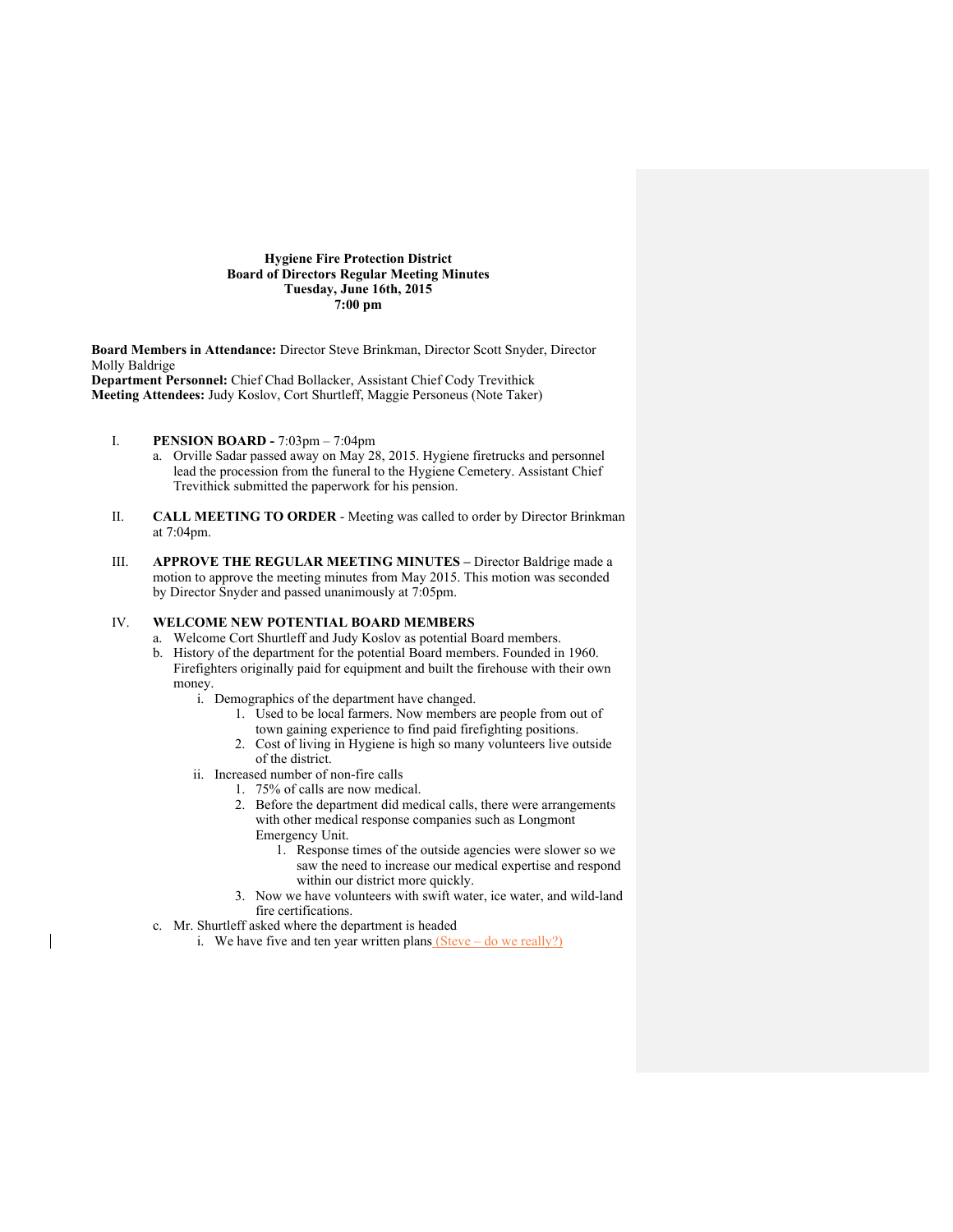- ii. Need to replace equipment soon. Our current yearly income almost matches expenses. Replacement costs expected in the next three to five years exceed our savings balance.
- iii. Looking at a mill levy increase in the next election.
	- 1. We currently have the lowest in Boulder County and the fourth or fifth lowest in the state of Colorado.
		- 2. We haven't raised the mill levy in 13 years.
	- 3. If approved will allow us to afford to replace equipment, hire paid employees, consider a satellite station.
- iv. Considering hiring more paid employees; both administrative and Firefighters.
- v. Volunteer departments are running into the problem of their volunteers not being allowed to leave work at short notice to go on day calls.
- vi. We have hired a consultant to give us feedback on what our needs are and how we justify them in the election.
- vii. District is approximately 50 square miles. We participate in mutual aid with other departments such as Lyons, Boulder Rural, Mountain View, and Berthoud.

# V. **CORRESPONDENCE -** None

#### VI. **OLD BUSINESS**

- a. Fire House Status
	- i. The software for the building locks isn't operating. Tech support hasn't been able to fix the software but will find a third-party vendor to come to the station.
	- ii. Assistant Chief Trevithick and firefighter Travis Sugg are going to add lights to the east side alley to illuminate the door.
	- iii. The new battery pack didn't fix the southeast door. Wiring may have been pinched during construction.
	- iv. Many fixtures in the building also aren't working properly.
	- v. Assistant Chief Trevithick and Chief Bollacker are going to look at a cost estimate for the lights and try to fit it into the budget.
- b. Newsletter Most of the information to include will be obtained by the consultant.
	- i. Chief Bollacker is working on the outline and will send it to the Board via email.
		- 1. Mentions the consultant and the need for Board members.
	- ii. Ryan is working on the website to create an option to sign up for the newsletter, to collect e-mail addresses of district members
	- iii. Director Baldrige suggested notices in the Post Office, Café and Market to collect district member email addresses.
	- iv. Chief Bollacker will hang a board on an exterior wall of the station and has looked at an LED message board to replace the wooden board.
		- 1. These can be used to display the newsletter and e-mail sign-up information.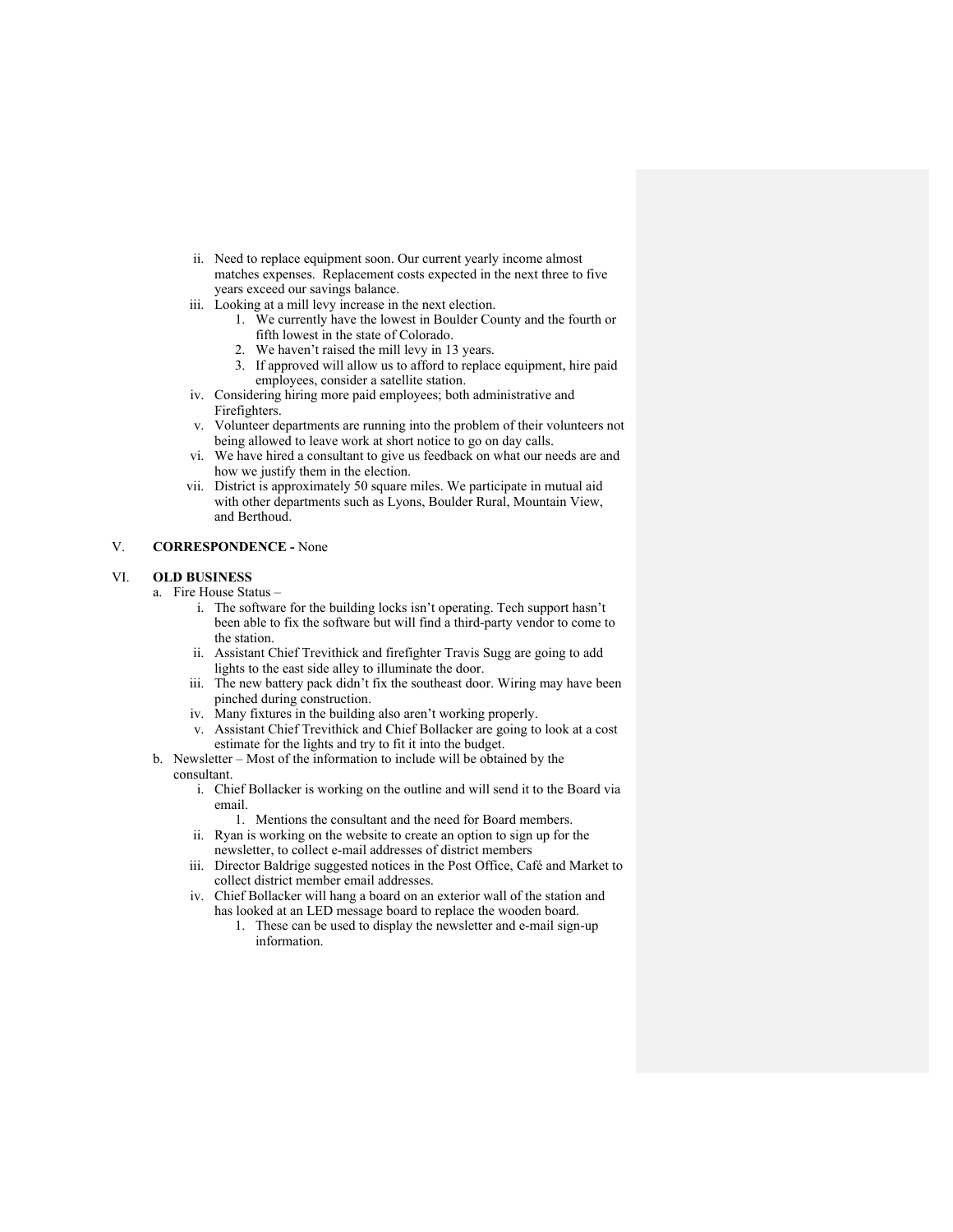- v. Ms. Koslov suggested that we ask the City of Longmont to add a message in their utility bill newsletter. Director Snyder will find out who to speak to about adding this message.
- vi. Mr. Shurtleff suggested that we put a message on Facebook.
- c. Planning Consultant Status Report Chief Bollacker received the list of items to review.
	- i. They want to interview volunteers, retirees, and some community members on Monday and Tuesday the 29<sup>th</sup> and 30<sup>th</sup>.
	- ii. Chief Bollacker reviewed the list. The items are organized by tab and he will compile all of the information and save it on one jump drive to give to the consultant.
	- iii. Chief Bollacker has completed or is working on the tabs that apply to him.
		- 1. Including SOP, SOG, GIS Maps, and training information.
		- 2. He expressed the need for some help compiling this information.
	- iv. Director Baldrige will provide financial information. This includes tabs eight through thirteen.
	- v. Director Snyder made a motion to budget \$1,000 to pay for clerical help. Director Baldrige seconded the motion and it passed unanimously at 7:38pm.
		- 1. Maggie agreed to assist Chief Bollacker.
- d. Continued hunt for Board members, identifying needs, building depth
	- i. July will likely be Director Brinkman's last meeting in person.
		- 1. Chief Bollacker will explore options to include Director Brinkman in meetings electronically.
	- ii. We need to create depth by having committees with potential Board members. **Formatted:** Font: (Default) Times New Roman, 12 pt
	- iii. Truck 2830 Chief Bollacker sent the Board an email from the mechanic
		- 1. It needs a new motor. Chief Bollacker contacted Bill Nelson to see if there is any warranty information.
		- 2. We are going to sell the truck but it needs to be running to increase the value.
		- 3. Chief Bollacker asked, if there isn't a warranty on the bad motor, what should we do?
			- 1. Chief Bollacker and Assistant Chief Trevithick will look at pricing for a refurbished motor.
	- iv. Air packs Chief Bollacker is looking at grant possibilities to pay for the upgrades. We currently have enough operational air packs.
	- v. Truck 2802 Director Snyder asked if it is an ISO issue.
		- 1. Chief Bollacker said that it isn't.
			- 2. Once we have a brush truck committee, we can decide if we are going to fix it or buy a new one.

## VII. **NEW BUSINESS**

a. Board Member duty discussion – Director Brinkman would like Director Snyder to consider becoming the Board President once he leaves.

#### VIII. **OFFICER'S REPORT**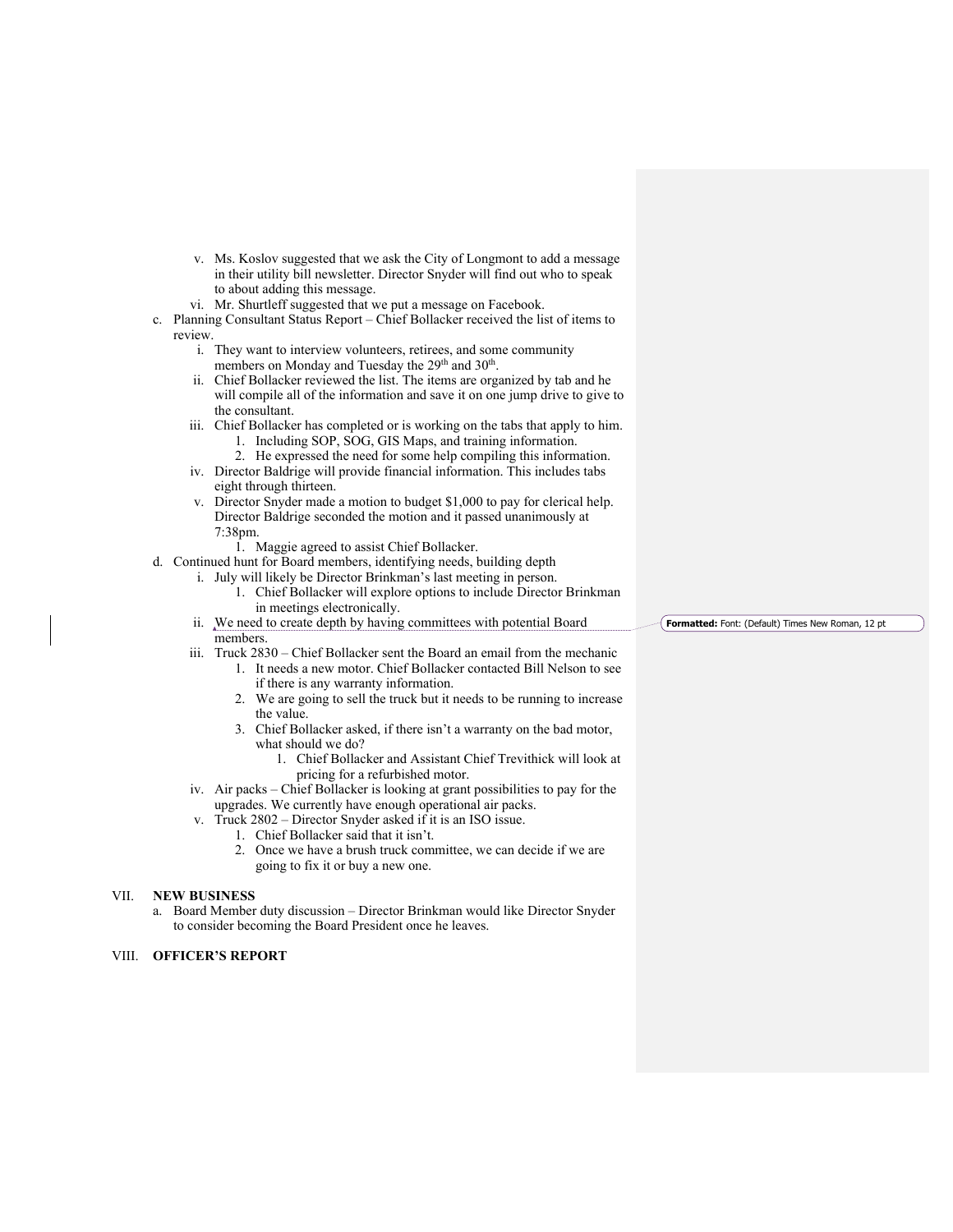- a. Treasurer's Report Reviewed the Comparison 2015 Annual Budget to 2015 YTD Actual Report
	- i. The Consultant's fee is an extra fee that wasn't budgeted for.
	- ii. YTD Profit and Loss Net income primarily comes from property taxes in the amount of \$96,000.
	- iii. Reviewed Profit and Loss for May 2015 1. Income this month was \$47,000.
	- iv. Reviewed Balance Sheet Not much debt.
	- v. Ms. Koslov asked Director Baldrige if she has any concerns from her reports.
		- 1. Director Baldrige said no because we have a good system for checks and balances.
			- 1. There are two people on the account to sign checks and Director Snyder needs to be added as a signer.
- b. Director Brinkman completed the SOP for the Chief's review.
- c. Mill Levy November  $I^{st}$  is the deadline to file a request to increase the mill levy.
	- i. Next meeting Director Brinkman and Director Baldrige will make a calendar with the mill levy deadlines on it.
		- ii. We will use information from the consultant to educate the community on the need for the increase.
			- 1. Information will be included in the mailed newsletter.
			- 2. We may hold community meetings.
- d. Board Member Reelection Director Baldrige and Director Snyder's positions are up for reelection.
- e. Attorney Contact Information Chief Bollacker will email the Board the contact information for an attorney with Special District experience.

# IX. **FIRE CHIEF'S REPORT**

- a. There were 19 total calls in May.
	- i. Accident, Auto 3, Medical 10, Lift Assist 1, Fire Alarm 2, CO Alarm – 1, Grass Fire – 1, Electric Hazard - 1
- b. There were 24.5 training hours in May.
	- i. Fire/Rescue Training 15.5 Hours, Medical Training 8 Hours, Other Training - 1 Hours
- c. 2830 OOS.
- d. 2802 OOS. No new Information.
- e. Recruiting process is still temporarily stopped to get new members trained. Will continue to accept applicants to create a waiting list.
- f. MES rep will be at membership meeting on the 29th for sizing of gear and place order on the 30th.
- g. Truck Committee- Still working on Brush truck design options and pricing.
- h. 4 new EMT's 2 New EMR's on Department
- i. 5 New Swift-water Swimmers, 4 New Shore support
- j. 7 Firefighters signed up for FF1 Academy starting end of August.
- k. Recap of recent Tornado and flooding.
- l. County Tubing Ban on St. Vrain River and Creeks.
- m. New Statewide Mutual Aid agreement came out for agencies to review.
- n. State MMA aircraft availability and capabilities for use in emergency situations.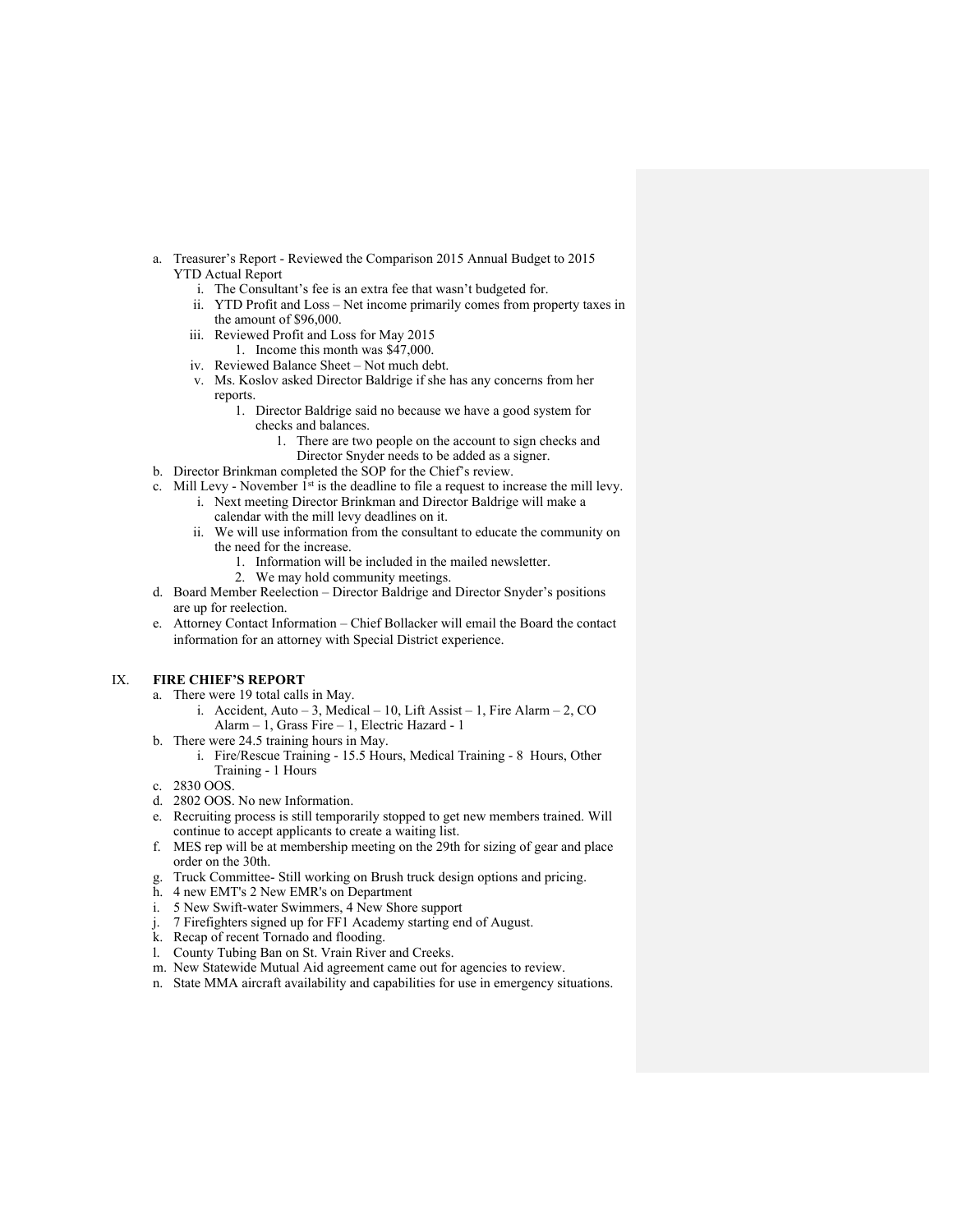## X. **AUDIENCE BUSINESS**

- a. Assistant Chief Trevithick saw a large marijuana field growing on St. Vrain Road. Chief Bollacker will call the county and ask a County planner if it is legal.
- b. Chief Bollacker hasn't been receiving proper notice about events being held in the district.
	- i. He has reached out to Boulder County to remedy this problem and will keep the Board updated on how that progresses.
- XI. **DEEP DIVE –** Funding up-coming truck replacements.
	- a. The first brush truck will cost approximately \$200,000 and that will take place before the mill levy increase election.
	- b. Director Baldrige would like to put half-down and finance the rest of this truck so that we aren't decreasing our savings.
		- i. Possibly with a lease purchase option.
		- ii. Director Snyder and Director Brinkman are in favor of a lease purchase option.
		- iii. Director Baldrige will look into lease purchase options to bring to next meeting.
	- c. Chief Bollacker will look at airfare and gas costs to transport the truck.
- XII. **ADJOURNMENT** Director Brinkman adjourned meeting at 8:54pm.